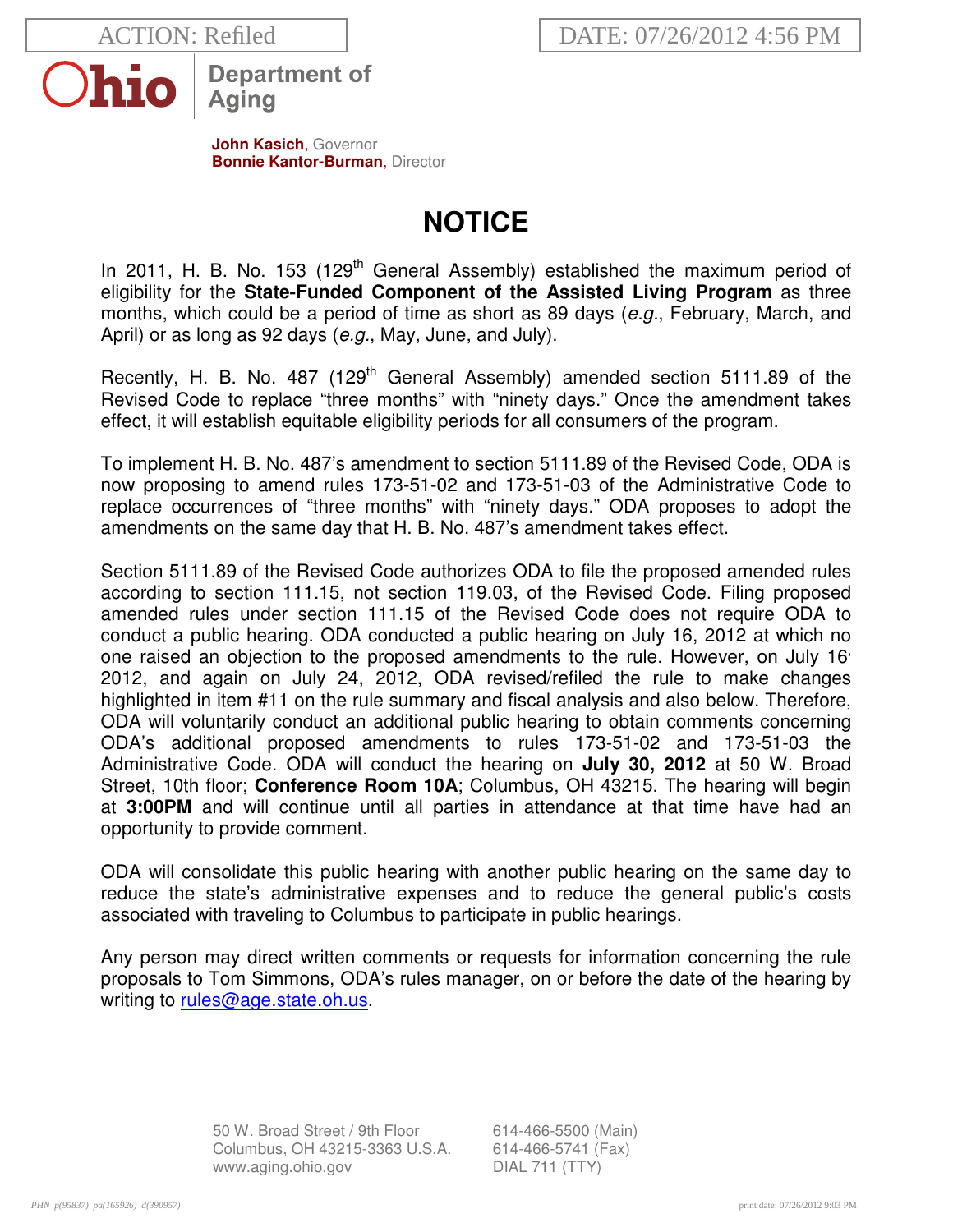## **173-51-02 Eligibility criteria.**

On July 16, 2012, ODA revised the rule to:

- 1. Add language to the eligibility criteria that says an individual is only eligible for the program if he or she was not previously enrolled in the state-funded Assisted Living Program or the state-funded PASSPORT program. This clarification makes visible two "invisible" criteria in other rules. The post-disenrollment prohibitions in paragraph (C)(1) of rule 173-51-03 of the Administrative Code already prohibit a person who is disenrolled from the program from re-enrolling back into the program. The post-disenrollment prohibitions in paragraphs (A)(3)(c), (B)(3)(b), and (C)(4)(b) of rule 173-40-03 of the Administrative Code already prohibit a person who is disenrolled from the state-funded PASSPORT program from enrolling into the state-funded Assisted Living Program.
- 2. Clarify that an individual who enrolls into the state-funded component of the Assisted Living Program will automatically transfer to the Medicaid-funded component of the Assisted Living Program if the individual is, in fact, eligible for the Medicaid-funded component of the program. (See paragraphs (A)(3)(a) and (A)(3)(b) of the rule.)
- 3. Add language to say that an individual is only eligible for the state-funded component of the Assisted Living Program if he or she actively assists the CDJFS in determining whether or not he or she is eligible for the Medicaid-funded component of the program.
- 4. Replace occurrences of "ODA's designee" with "ODA (or ODA's designee)."
- 5. Add in paragraph (B) of the rule that a consumer is no longer eligible for the program if he or she no longer meets all the criteria listed in paragraph (A) of the rule, unless the only criterion that the consumer no longer meets is the patient-liability criterion. Before the revision, the consumer was no longer eligible even if the only criterion that he or she no longer met was the patient-liability criterion.
- 6. Make minor structural and grammatical changes (e.g., adding sub-headings, changing the order or paragraphs, changing eh tense of sentences, replacing "under" with "which are listed in.")
- 7. Revise the RSFA.

On July 16, 2012, after receiving feedback from Ohio District 5 Area Agency on Aging, Inc., ODA revised the rule for a second time to:

- 1. Replace "assisted-living" in paragraph (A)(3)(c) of the rule with "assisted living."
- 2. Replace "thee" in paragraph  $(A)(3)(d)$  of the rule with "the."
- 3. Insert ", and ODA (or ODA's designee) has no reason to doubt that determination." This gives the rule language similar to its parallel paragraph for the state-funded component of the PASSPORT Program, which is in rule 173-40-02 of the Administrative Code.
- 4. Revise the RSFA.

On July 25, 2012, ODA refiled the rule to:

- 1. Upload a new public hearing notice.
- 2. Revise the RSFA.

In its July 25, 2012 refiling, ODA made no changes to the rule itself.